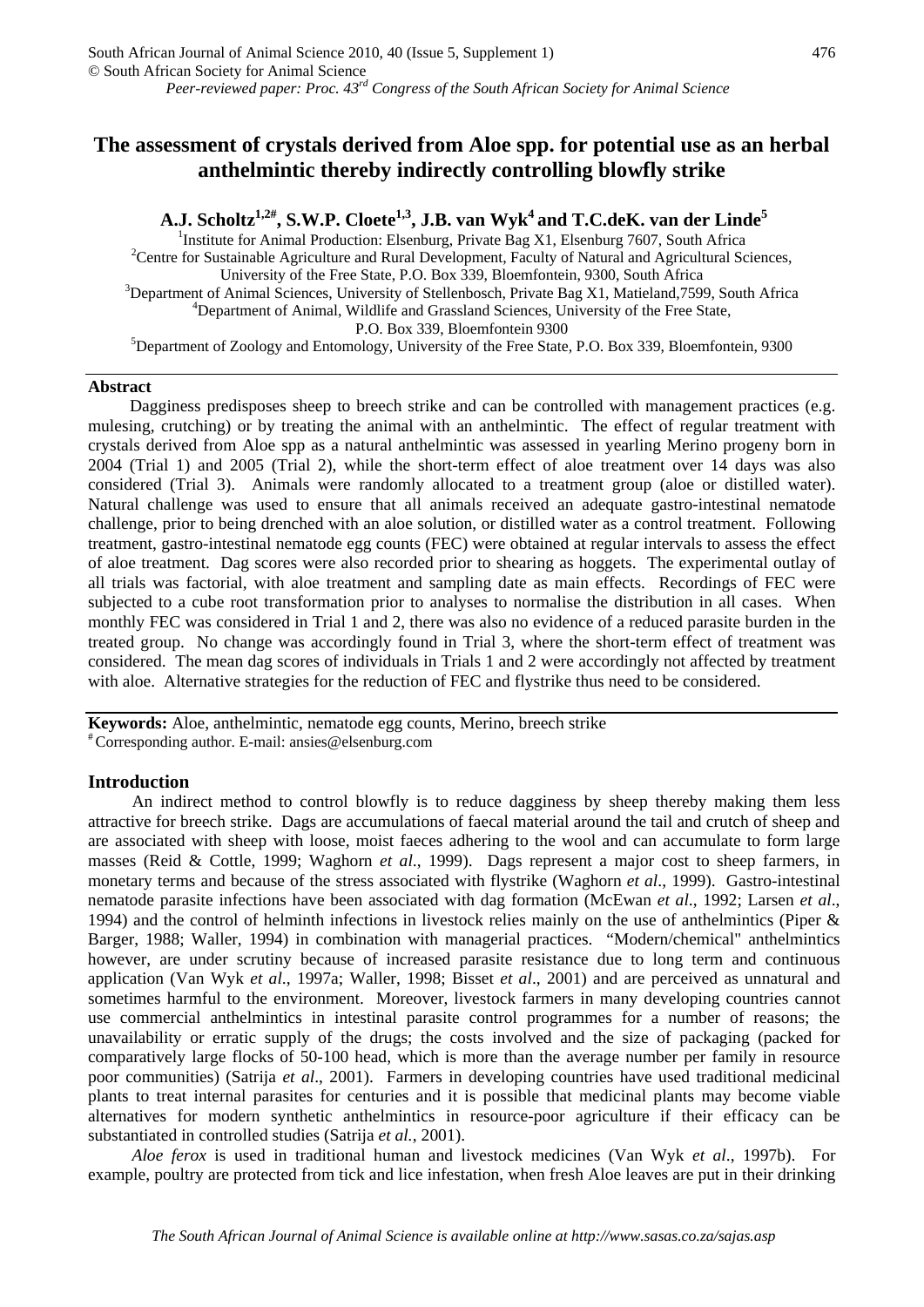water (Dold & Cocks, 2001). This may suggest that Aloe has a repellent effect on some insects. An organic farmer propagated the dosing of his animals with an Aloe solution to control parasites in sheep and alleged that the use of Aloe resulted in a reduction in faecal egg count. Since the latter study was not conducted according to a proper scientific method, it needs verification. A study was thus undertaken to determine whether Aloe could be used to control gastro-intestinal parasites. It was furthermore tested if Aloe treatment would lead to a reduction in dagginess, thus making animals less attractive for blowfly strike.

## **Materials and Methods**

The resource flock used were Merino sheep that were divergently selected for reproduction as described by Cloete *et al*. (2004). During 2003 the flock were subjected to reciprocal crossbreeding between the lines, with the intention of forming a genetic resource population for possible future genomic projects (Naidoo *et al*., 2005). Crossbred progeny was thus available from the 2003 year of birth onwards. From the 2005 drop, animals from the two crossbred lines were back-crossed either to the High (H) line or Low (L) line. Since their establishment the different lines were maintained as a single flock, except during joining. For the duration of the study, the lines were maintained on the Elsenburg Research Farm (33°51'S, 18°50'E) near Stellenbosch, in the south-western region of South Africa. The climate of the experimental site is Mediterranean, with 78% of the average rainfall of 606 mm being recorded in the months from April to September.

Natural challenge was used to ensure that all animals received an adequate gastro-intestinal nematode challenge, prior to being drenched with aloe, or with distilled water as a control treatment. For the Aloe solution 75 g of Aloe powder was dissolved in 1 litre of lukewarm distilled water in the afternoon (between 14:00 & 16:00) the day prior to the day it was used, stirred well, left overnight, stirred well again in the morning, the supernatant decanted for use and the resin-like deposit discarded. All experimental animals were dosed with either 10 cc of distilled water or with 10 cc of the abovementioned Aloe solution after the faecal samples were taken. Dosing was done by administering the treatment with a dosing gun. The study comprised of three separate studies. The effect of regular treatment with aloe was assessed in weaner progeny of the resource flock born in 2004 (Trial 1) and 2005 (Trial 2). The experimental animals were stratified according to live weight and randomly allocated within weight classes and selection lines to the treatment or the control group. After treatment, gastro-intestinal nematode egg counts (FEC) were obtained at regular intervals to assess the effect of aloe treatment. Data were available for eight sampling dates in Trial 1 and for four sampling dates in Trial 2. Monthly faeces samples for the determination of FEC were obtained directly from the rectum of between 73 and 142 animals in Trial 1 and between 41 and 185 animals in Trial 2. In Trial 3, FEC was determined in 15 treated and 15 control animals immediately prior to drenching (day 0) and again on day 3 and on day 14. Decisions for dosing of control (and/or treatment) animals with conventional anthelmintics for welfare purposes were based on FEC counts determined during the study. The identity of each animal and the type of treatment it received were recorded. All progeny were shorn as weaners in October and they had short wool during the peak blowfly season. Very few blowfly strikes were therefore recorded, and these data were not analysed because of an excess of very low frequencies. Dag scores for 139 (Trial 1) and 183 (Trial 2) animals were recorded prior to shearing, using a scorecard with scores from 1 to 5 (Figure 1).



**Figure 1** Photographic scorecard used to assist with the scoring of dags in the experimental animals.

The experimental outlay was factorial, with aloe treatment and sampling date as main effects. Eight sampling dates were considered in Trail 1, four in Trial 2, and three in Trial 3 as outlined above. As the same animals were sampled repeatedly in all experiments, the random effect of animal was included in all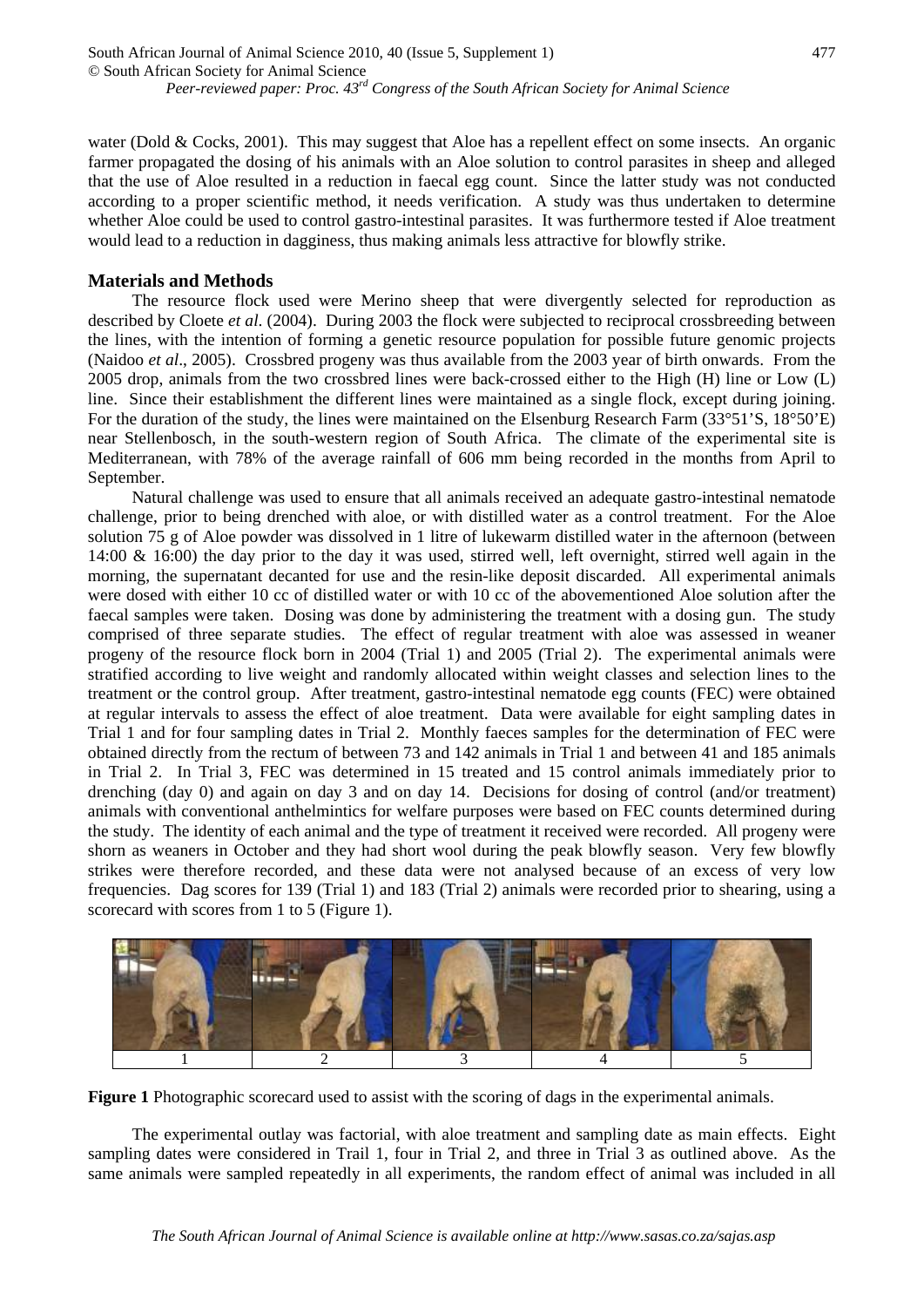statistical analyses involving FEC. ASREML software (Gilmour *et al*., 1999) was used for this purpose. The software allows the fitting of various random effects in animal breeding, while also making provision for the prediction of least-squares means for fixed effects of interest. Apart from treatment and sampling date, the effects of selection line (as described above), sex (male or female) and birth type (single or multiple) were also considered in Trials 1 and 2. No additional fixed effects were considered in Trial 3, where a relatively small number of animals were involved. Two-factor interactions between the relevant effects were also considered, but were only retained in the final analysis when pertinent to the outcome of the study (treatment x sampling date) or significant ( $P < 0.05$ ). Recordings of FEC were subjected to the cube root transformation prior to analyses to normalise the distribution in all cases. The variance components for animal were used to derive repeatability coefficients for FEC, as described by Turner & Young (1969). The same basic procedure was used for the analysis of dag scores. However, since only one record was available per animal, this random effect of animal was dropped from the analysis.

*Peer-reviewed paper: Proc. 43rd Congress of the South African Society for Animal Science*

### **Results, Discussion and Conclusions**

© South African Society for Animal Science

South African Journal of Animal Science 2010, 40 (Issue 5, Supplement 1)

Derived untransformed means ( $\pm$  s.d.) for FEC indicated extreme variation; being 1030  $\pm$  1705 epg faeces for Trial 1, 3284  $\pm$  3713 epg faeces for Trial 2 and 853  $\pm$  477 epg faeces for Trial 3. The cube root transformation was effective in improving the distribution and respective means of 7.88  $\pm$  4.65, 13.2  $\pm$  4.97 and  $8.59 \pm 3.12$  epg faeces were computed for the respective experiments. Derived repeatability coefficients  $(\pm s.e.)$  were low, namely  $0.040 \pm 0.030$  in Trial 1,  $0.123 \pm 0.056$  in Trial 2 and  $0.054 \pm 0.121$  in Trial 3.

The administration of aloe did not affect the overall cube root transformed FEC in any of the Trials (Table 1). When monthly FEC in the long term studies (Trial 1 and 2) were considered, there was also no evidence of a reduced parasite burden in the treated group (Figure 2a and 2b). No change was accordingly found in Trial 3, where the possible shorter term effects of treatment were considered (Figure 2c). The mean dag scores of individuals in Trial 1 and Trial 2 were not affected by treatment with aloe (Table 1).

| Trial                  | Treatment      |                 | Significance |
|------------------------|----------------|-----------------|--------------|
|                        | Aloe           | Control         |              |
| FEC (epg wet faeces)   |                |                 |              |
| Trial 1 (2004 progeny) | $8.3 \pm 0.3$  | $8.1 \pm 0.3$   | n.s.         |
| Trial 2 (2005 progeny) | $13.9 \pm 0.5$ | $14.3 \pm 0.6$  | n.s.         |
| Trial 3 (short term)   | $8.8 \pm 0.5$  | $8.5 \pm 0.5$   | n.s.         |
| Dag scores $(n)$       |                |                 |              |
| Trial 1 (2004 progeny) | $2.33 +$       | $2.12 \pm 0.15$ | n.s.         |
| Trial 2 (2005 progeny) | $2.22 +$       | $2.28 \pm 0.16$ | n.s.         |

**Table 1** Overall least squares means  $(\pm s.e.)$  for cube root transformed faecal egg count (FEC) and dag scores in animals treated with aloe or distilled water (Control) during Trials 1 to 3

n.s. – Not significant ( $p > 0.10$ )



**Figure 2** The interaction of treatment with aloe or distilled water (Control) with sampling date for Tria1 1 (Fig 2a), Trial 2 (Fig 2b) and Trial 3 (Fig 2c). Vertical lines about the means represent standard errors.

Results from this study showed no reduction in the parasite burden when treated with Aloe, as was propagated by the farmer. FEC was not accordingly independent of selection line (details not provided). The lack of effect of the Aloe treatment could be due to an inadequate way of administration or an ineffective dosage for the gastrointestinal challenge faced by the animals tested or a change in properties